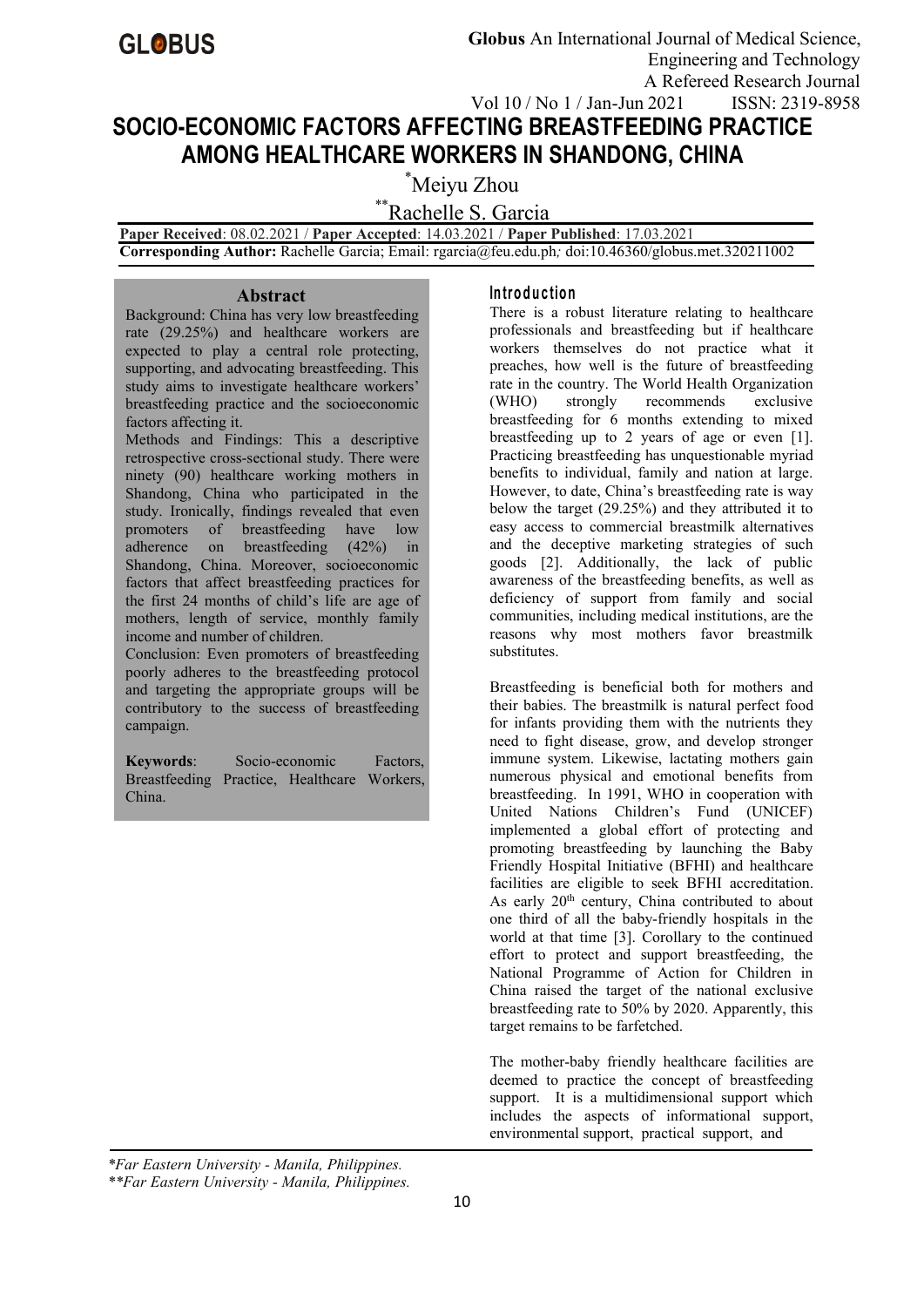emotional support. Most of these breastfeeding supports are expected to be carried out by healthcare workers. Informational support through health education is a fundamental step employed by healthcare workers to effect change in breastfeeding. One of the standards to promote breastfeeding is make sure that healthcare professionals informed the pregnant women and their partners about the benefits of breastfeeding [4]. Contingent to the health education process is the preparation of the learning materials, the environment and the transmission of norms, values, and beliefs through role modelling. This forms the 'hidden curriculum' in health teaching and learning process described as 'teaching by example' and influencing learners in an unintentional and informal manner. That, when healthcare workers themselves practice breastfeeding could eventually have by influence on the desired change for lactating mothers. Hence, the purpose of this study is to determine the breastfeeding practices of healthcare workers in Shandong, China and the factors affecting it.

#### **M e th o d s**

This study used retrospective cross-sectional design. The study used a two-part questionnaire, the first part was used to describe the socio-economic characteristics of the respondents which included age, educational attainment, occupational field, length of work service, monthly family income, and number child/children. The second part is an adopted questionnaire to describe the breastfeeding practice consisted primarily of a closed format dichotomous question (e.g., yes/no). There were 90 healthcare working mothers who participated in the study. They were recruited using convenience sampling following the given eligibility criteria of sampling following the given englomly criteria of<br>being employed in healthcare facility, in rank and **Table 1: Breastfeeding** file position, lactating mothers with babies more than two years old and less than 5 years of age, and<br> willing to participate in the study. However, the study excluded those mothers diagnosed with 60,00% anatomical, mental, and psychological<br>hypertfecting problems loctating mothers with a 50.00% 42.22% breastfeeding problems, lactating mothers with a child with serious physical illness, working mothers with varied workplace and non-working<br>when the help was less than 2 years ald Sampline when the baby was less than 2 years old. Sampling size is based on power analysis set at 0.80 at alpha 20.00% level 0.50. The study protocol underwent institutional ethics review. The research protocol underwent institutional review and approval prior to conduct of the study.

#### **R e su lts**

Study shows that almost half of the respondents belong to 30-40 years old  $(48 \%)$ ; 20-30 years old **II** First 6 months **Z** 7-24 months  $(45%)$  and the remaining two percent  $(2%)$  are ages 40-50 years old.When it comes to educational attainment, more than half of the respondents are

bachelor's degree holder and higher (56.67%) and 43.33% obtained high school diploma. Moreover, majority of the respondents are nurses (31.11%); followed by doctors (26.67%), while ancillary services like laboratory technician, radiologist or pharmacists comprise of 23.33% and 18.89% of the respondents comes from rear-service department. When it comes to length of work service, majority of the respondents served for 5-10 years (46.67%), while almost half of them served for less than five (5) years (41.11%), and 12.22% rendered service for more than 10 years. Furthermore, most of the respondents have an average monthly income of around 32,700 CNY 46 (51.11 percent) while 44(48.89 percent) receive higher than the average monthly family income. Lastly, majority of the respondents 57(64.04 percent) respondents have only child while  $33$  ( $35.96$  percent) have two (2) children.

Although healthcare workers are promoters of breastfeeding, table 1 shows that most of respondents practiced mixed feeding with breast milk (57.78%) while less than half (42.22%) practiced exclusively breastfeeding and good to note that nobody (0%) practiced replacement feeding or receiving no breast milk on the first six months of life of their child.

Moreover, during the child's 7th-24th month of age, all the respondents stopped exclusive breast feeding. Still, more than half of the respondents (52.22%) practiced mixed feeding with breast milk while 47.78% transitioned to replacement feeding receiving no breast milk.

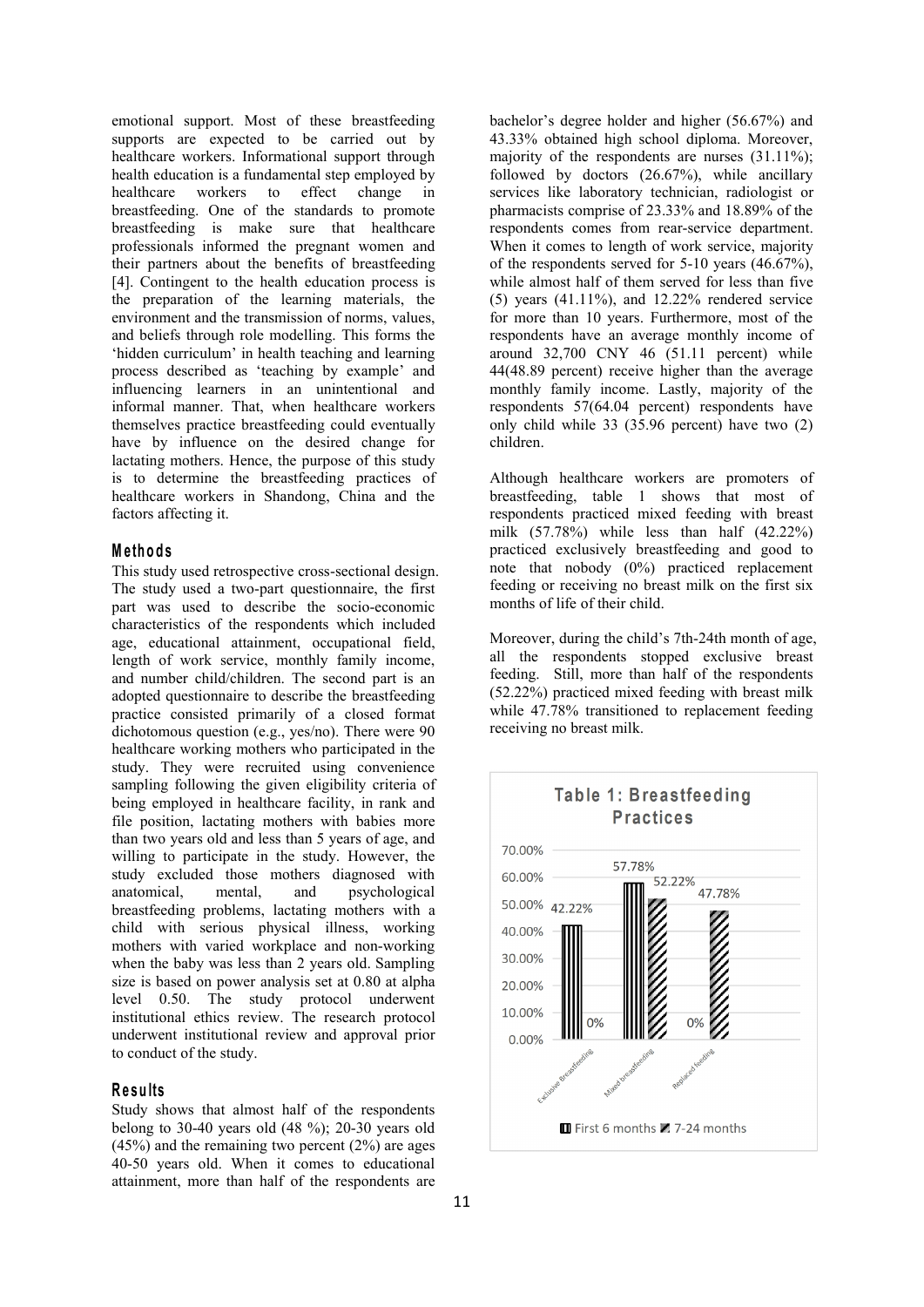| <b>Breastfeeding Practice</b> |                           |                |                  |          |          |                  |                |                |          |          |
|-------------------------------|---------------------------|----------------|------------------|----------|----------|------------------|----------------|----------------|----------|----------|
| Socio-                        | 0-6 months<br>7-24 months |                |                  |          |          |                  |                |                |          |          |
| economic                      | Exclusive                 | Mixed          | Replaced         | $X^2$    | Critical | Exclusive        | Mixed          | Replaced       | $X^2$    | Critical |
| factors                       | Breastfeeding             | Feeding        | Feeding          |          | value    | Breastfeeding    | Feeding        | Feeding        |          | value    |
| Age                           |                           |                |                  |          |          |                  |                |                |          |          |
| $20-30$ years                 | 37                        | 7              | $\boldsymbol{0}$ | $*61.86$ | 9.49     | $\theta$         | 3              | 41             | *33.99   |          |
| $30-40$ years                 | $\mathbf{1}$              | 43             | $\boldsymbol{0}$ |          |          | $\boldsymbol{0}$ | 42             | $\overline{2}$ |          | 9.49     |
| $>40$ years                   | $\theta$                  | $\overline{2}$ | $\boldsymbol{0}$ |          |          | $\boldsymbol{0}$ | $\overline{2}$ | $\mathbf{0}$   |          |          |
| <b>Educational Attainment</b> |                           |                |                  |          |          |                  |                |                |          |          |
| -High                         |                           |                |                  |          |          |                  |                |                |          |          |
| School and                    | 25                        | 15             | $\boldsymbol{0}$ |          |          | $\boldsymbol{0}$ | 3              | 41             |          |          |
| lower                         |                           |                |                  | 5.12     | 5.99     |                  |                |                | 5.86     | 5.99     |
| -Bachelor's                   |                           |                |                  |          |          |                  |                |                |          |          |
| Degree and                    | 13                        | 37             | $\boldsymbol{0}$ |          |          | $\boldsymbol{0}$ | 42             | $\overline{2}$ |          |          |
| higher                        |                           |                |                  |          |          |                  |                |                |          |          |
| Occupational Field            |                           |                |                  |          |          |                  |                |                |          |          |
| -Doctor                       | 7                         | 17             | $\boldsymbol{0}$ |          |          | $\boldsymbol{0}$ | 14             | 10             |          |          |
| -Nurse                        | 15                        | 13             | $\boldsymbol{0}$ |          |          | $\overline{0}$   | 12             | 16             |          |          |
| -Rear                         | 8                         | 13             | $\boldsymbol{0}$ | 3.46     | 12.59    |                  |                |                | 1.55     | 12.59    |
| Service                       |                           |                |                  |          |          | $\boldsymbol{0}$ | 12             | 9              |          |          |
| Personnel                     |                           |                |                  |          |          |                  |                |                |          |          |
| -Ancillary                    |                           |                |                  |          |          |                  |                |                |          |          |
| Services                      | 8                         | 9              | $\boldsymbol{0}$ |          |          | $\boldsymbol{0}$ | 9              | 8              |          |          |
| Length of Work Service        |                           |                |                  |          |          |                  |                |                |          |          |
| $<$ 5 years                   | 25                        | 12             | $\boldsymbol{0}$ |          |          | $\boldsymbol{0}$ | 3              | 41             |          |          |
| $5-10$ years                  | 13                        | 27             | $\boldsymbol{0}$ | $*14.43$ | 9.49     | $\boldsymbol{0}$ | 42             | $\overline{2}$ | *18.46   | 9.49     |
| $>10$ years                   | $\mathbf{0}$              | 11             | $\boldsymbol{0}$ |          |          | $\theta$         | $\overline{2}$ | $\overline{0}$ |          |          |
| Monthly Family Income         |                           |                |                  |          |          |                  |                |                |          |          |
| -Average                      | 36                        | $8\,$          | $\boldsymbol{0}$ |          |          | $\boldsymbol{0}$ | 5              | 39             |          |          |
| -Higher                       |                           |                |                  | $*55.33$ | 5.99     |                  |                |                | $*57.60$ | 5.99     |
| than                          | $\overline{2}$            | 44             | $\boldsymbol{0}$ |          |          | $\boldsymbol{0}$ | 42             | $\overline{4}$ |          |          |
| Average                       |                           |                |                  |          |          |                  |                |                |          |          |
| Number of Children            |                           |                |                  |          |          |                  |                |                |          |          |
| 1-Child                       | 37                        | 20             | $\boldsymbol{0}$ |          |          | $\boldsymbol{0}$ | 16             | 41             |          |          |
| 2-Children                    | $\mathbf{1}$              | 32             | $\boldsymbol{0}$ | $*32.81$ | 5.99     | $\boldsymbol{0}$ | 31             | $\overline{2}$ | *36.34   | 5.99     |
|                               |                           |                |                  |          |          |                  |                |                |          |          |

# **Table 2: Factors Affecting Breastfeeding Practice**

\*Decision: reject null hypothesis if computed x<sup>2</sup>is greater than the critical value @ alpha level 0.05

The table 2 shows there is disparity in breastfeeding practice when grouped according to age from birth to two years of their breastfeeding children. Age was found to be significantly different with computed  $x^2=61.86$  during the first Howev 6-month period and  $x^2=29.43$  during the 7th month practice and d to two years of age of feeding which are both greater than critical value (9.49) atalpha level 0.05. The result further shows that during the first six months, the working mothers in the younger group (20-30 years) are more likely to comply with exclusive breastfeeding compared with middle and older adult lactating groups who practice mixed feeding when they return to healthcare workplace.

Although non-bachelor's degree holders adhered more to exclusive breastfeeding, result shows that educational attainment is not a factor that influence breastfeeding practice for the first 24 months of life of the child. Also, even if nurses are more adherent

with exclusive breastfeeding compared with other healthcare workers, statistically, occupational fields do not influence the in the breastfeeding practice both for the exclusive and extended periods. However, length of service is a factor that affects practice and duration of breastfeeding. Healthcare workers who is serving for less than five years are more likely to practice exclusive breastfeeding during the first six months of the child but more inclined to shift to replacement feeding after six months. While those between 5-10 years of service are practicing mixed breastfeeding and more likely to sustain it until the second year of their child.

Also, monthly income of the family influences breastfeeding practices of the healthcare workers. Those who belong to average income earners are more likely to practice exclusive breastfeeding during the first six months of the child but more inclined to stop breastfeeding afterwards. While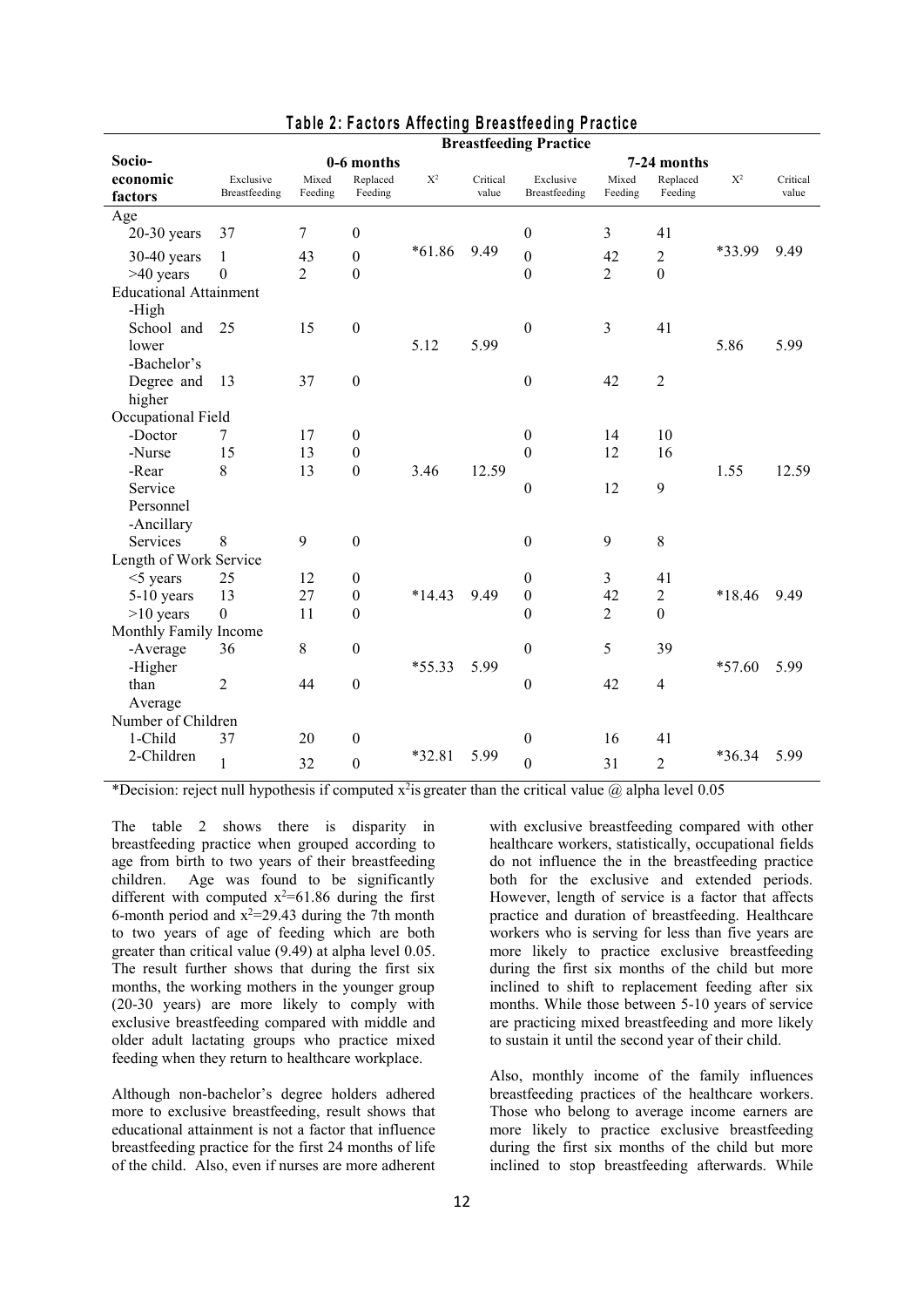those with higher income are practicing mixed breastfeeding and more likely to sustain until 24 month of their child. Number of children is another factor that affects breastfeeding practice of healthcare workers. Those with single child are more likely to practice exclusive breastfeeding during the first six months of the child though in turn more likely to substitute breastfeeding thereafter. While those with second child are practicing mixed breastfeeding and more likely to keep up with it until 24<sup>th</sup> month of their child.

## $D$  **iscussion**

#### **B re a s tfe ed in g P ra c tic e**

Breastmilk is the best milk for infants. It is economical, fresh, safe, clean, readily available and contains antibodies which help protect against many common pediatric health concerns. It provides all the necessary nutrients that the infant needs for the six months of life, and it continues to provide up to second year of life. Also, literature states that breastfed children perform better on intelligence tests, are less likely to be overweight or obese and less prone to diabetes later in life. Aside from the many child's benefits from breastfeeding, the mother also receives numerous advantages from breastfeeding her child like physiological, emotional, and economical benefits. Breastfeeding plays vital to a child's lifelong health, mothers' health, and reduces costs for health facilities, families, and governments at large.

Though the breastfeeding rate in China gradually increases over the years, still most cities and provinces failed reach the national target of 'exclusive breastfeeding' [5]. This supported by the result of this study that even healthcare workers who are supposed to be advocates of breastfeeding adhered to exclusive breastfeeding up to 42.22% only. Though it is good to note that nobody  $(0\%)$ practiced replacement feeding or receiving no breast milk on the first six months of life of their child.

The WHO highly endorses exclusive breastfeeding without any additional food or water for the first six months of infant age. Subsequently, introducing supplementary foods at six months and sustaining breastfeeding until the age of 24months is highly encouraged. Sadly, during the child's 6th-24th month of age, all the mothers ceased exclusive breast feeding. Though, more than half of the respondents (52.22%) continued mixed feeding with breast milk, still almost half (47.78%) of the healthcare mothers transitioned to replacement feeding receiving no breast milk. According to WHO breastfeeding all babies during the first two years would save almost a million lives children

<sup>th</sup> hefty threat to nutrition, development, health, and under age 5 annually [6]. This percentage posts life of under 5-years old children in China.

# **S o c io -e co n om ic fa c to rs affe c tin g b re a s tfe ed in g**

In this study, we identified various socio-economic factors to have a significant association with the practice of breastfeeding among healthcare workers in Shandong Province, China. Findings show that disparity in breastfeeding practice is evident with age group from birth to two years of their children. The result further shows that during the first six months, the working mothers in the younger group (20-30 years old) are more likely to comply with exclusive breastfeeding compared with middle and older adult lactating groups who practice mixed feeding when they return to healthcare workplace. This may be attributed that young healthcare working mothers had a good knowledge about the benefits of exclusive breastfeeding to both mothers and offspring [7]. In support, younger mothers belong to millennial generation who are most inquisitive generation and have higher tendency to explore information about breastfeeding via online. With the growing awareness of young mothers brings more positive attitude towards optimal breastfeeding feeding practices [8].

It negates the report given by Center for Disease Control and Prevention (CDC) that 8 out of 10 younger mothers aged 20 to 29 years are less likely to ever breastfeed than mothers aged 30 years or older [9]. It further contradicts the result of another study which showed the older working mothers are practicing more breastfeeding because they have lesser worries and pressure than the younger family [10].

Moreover, study shows that length of work service was found to be significantly affecting the duration and practice of breastfeeding. Although length of service coincide with varying working hours are different and slight differences in salary and remuneration, these differences do have a significant impact on the mother's breastfeeding practice. This finding supports that study in Taiwan that years of employment were correlated to breastfeeding. That almost half of those who had worked for ten or more years in the company did not initiate breastfeeding. Mothers who were employed for ten or more years had the lowest continuation rate of breastfeeding [11].

Also, findings revealed that monthly family income posts significant difference in the breastfeeding practice of the working mother during the first six months and 7-24 months. It can be deduced that average income earning mothers are more likely to practice exclusive breastfeeding but more like to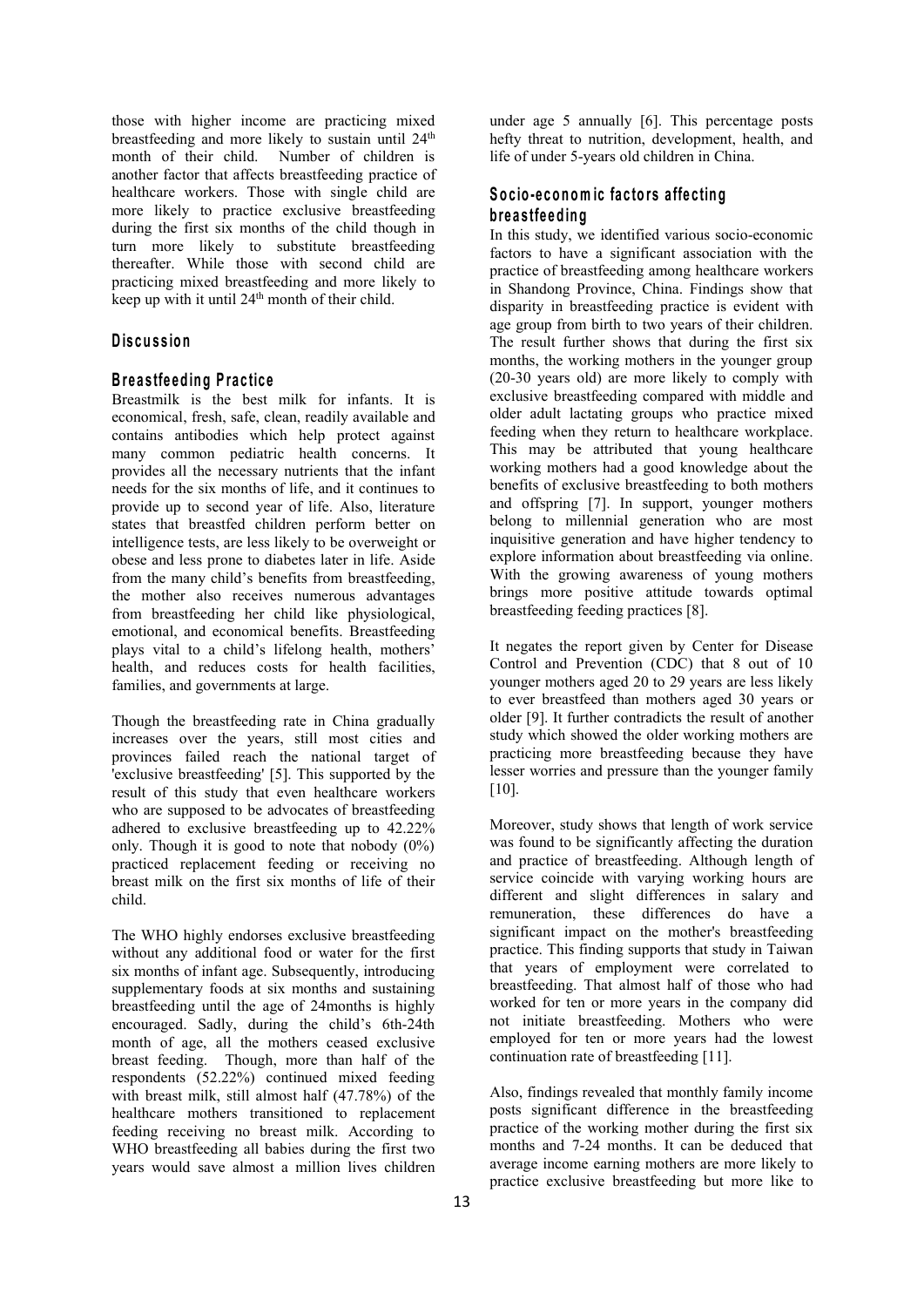practice replaced feeding on the 7th-24th month compared with higher income earners who sustained mixed feeding practice from 0-24th month. The average income mothers choose to practice exclusive breastfeeding may be tied up with health and economic reasons. Breastfeeding is natural and best for the infant, it improves the health of the mother and child, it is easy to do, and it can enhance the mother-child bonding and it is free of cost. Nonetheless, this research does not support the findings that mothers with higher household income who are employed are more likely to breastfeed [12]. This can be attributed to existence of strong commercial campaigns that sell milk formula and financial power of working mothers to purchase milk powder. Mothers from breastfeeding higher family income group can afford popular commercial brands, good reputation, and relatively higher prices reflective of their status symbol. While higher price milk powder will add a great financial burden to average income working mothers, consequently, they are more inclined to choose exclusive breastfeeding. This finding supports the claims that early supplementation with formula milk is related to being in a high‐income group [13].

Additionally, study shows that breastfeeding practice both during exclusive and extended periods vary significantly with having one or two children. It can be deduced that during the first six months, healthcare working mothers with one child are more likely to practice exclusive breastfeeding practice while mothers with two children practice mixed feeding. This study supports to claims that more than half of mothers with two children breastfeed for less than 6 months, and only one out of ten of mothers with two children breastfeed for more than one year [14]. However, we found out that mothers with one child are more likely to practice replaced feeding after six months than those mothers with two children. According to WHO, premature weaning is common among one child mothers, and the average breastfeeding time is far below the recommended breastfeeding duration. This phenomenon is more prominent among professional women. Mothers who returned to work within months of having their child find it tough and time consuming to pump milk at work. Making it difficult to continue to breastfeed if they don't have support. Also, studies show that the approval and encouragement of co-workers is one important factor that promotes the duration and<br>success of breastfeeding. Tending for the child and<br> $\frac{4}{3}$ success of breastfeeding. Tending for the child and making breast milk takes up a lot of energy. Even more, if the mother has other children and responsibilities, the more they may feel drained to breastfeed that contributes to premature weaning.

Furthermore, study show that mothers with two children managed to continue mixed breastfeeding from 0-24th month. Mothers with previous experiences on breastfeeding can serve as role models for new mothers by sharing their stories, including the difficulties they come across and how they sustained extended breastfeeding.

#### $C$  **onclusion**

Despite the effort of the Chinese government, the exclusive breastfeeding practice of working mothers remains to be low (42.22%) for infant under 6 months and only 52.22% of them practice extended breastfeeding up to two years. That, healthcare workers who should be playing as promoters and role models themselves are relatively poorly adhering to the program.

Socioeconomic factors such as age, length of work service, family income and number of child/children affect the breastfeeding practice among healthcare working mothers. As the unconditional second-child policy rolls out in China, the current deficient and unsatisfactory rate of breastfeeding practice may subsequently deteriorate. Findings of this study call focus on appropriate target groups in breastfeeding education planning to achieve the national goal to its most possible level.

# **F u n d in g**

None

# **C o n flic t o f In te re s t**

The authors declared no conflict of interests.

#### **R e fe ren c e s**

- 1. Awaliyah, S., Rachmawati, I., & Rahmah , H. (2019). "Breastfeeding self-efficacy as a dominant factor affecting maternal breastfeeding satisfaction", BMC Nursing, 18(30).
- 2. Center for Disease Control and Prevention. (2020). "Key breastfeeding indicators", Retrieved from cdc.gov: https://www.cdc.gov /breastfeeding/data/facts.html.
- 3. Chen, Y., Wu, Y., & Chie, W. (2006). "Effects of work-related factors on the breastfeeding behavior of working mothers in a Taiwanese semiconductor manufacturer: a cross-sectional survey", BMC Public Health, 6(160).
- Devi, S., & Ponne, S. (2017). "Knowledge and practice of breast feeding among young adult women in rural Tamil Nadu", Indian Journal of Research in Food Science and Nutrition, (4), 20-23.